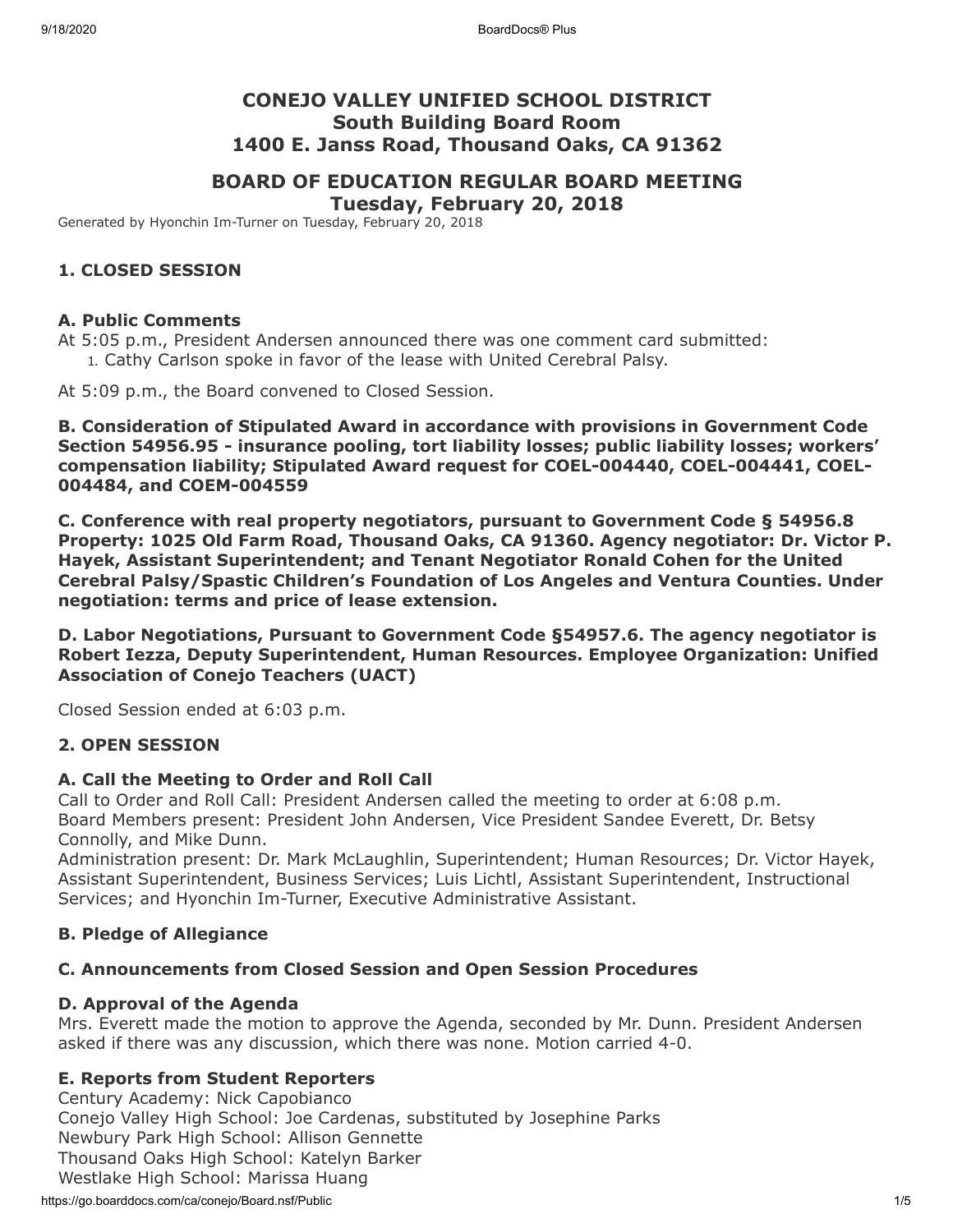Students reported on: Leadership trip to Disneyland, blood drive, CTE Day on March 12, new students and recent graduates, testing, art classes, field trip to Moorpark College, college and career center, winter dance, interactive dinner fundraiser for scholarships, National Counselors Week, sports seasons, championships and CIF qualifications, student character awards, Valentines activities, NPHS's 50th anniversary countdown, upcoming talent show, You Matter Week, band and strings concerts, marching band awards, performing arts students, spirit cheer program, dance team competitions, ASB CATA conference, drama and theatre performances, anatomy talent show, Odyssey of the Mind event and choir concert.

### **F. Reports from Parent Support Organizations**

Conejo Council PTA (CCPTA), Paula Nathan, President, began with an invitation to the CCPTA's End of the Year Celebration Dinner and announced the PTA/PTSA that would host each Board member and Administration table. She then spoke about their scholarship applications and upcoming Teen Challenges Awareness seminar.

Conejo Schools Foundation (CSF), Mike Soules, President, substituted - Cindy Goldberg, Executive Director, spoke about the upcoming Odyssey of the Mind event at WHS, Starlight Soiree on March 3, Get Ahead summer school registration, Cash for Conejo Classrooms grants awarded, and the All District Music Festival.

District Advisory Council (DAC), Cindy Goldberg, President, spoke about the items discussed at the recent DAC meeting, a suggestion by a DAC public comment speaker on the Core Literature Committee, takeaways from the discussions, and the upcoming DAC meeting.

### **G. Presentation by Walnut Elementary Highlighting Activities Reflected in the 2017-2018 LCAP**

Aileen Wall, Principal; Leah Oviedo, Teacher; Shawna Randolph, Teacher, presented on Walnut Elementary Highlighting Activities Reflected in the 2017-2018 LCAP to include: variety of cultural backgrounds, demographics, their goal, growth in English Language Arts for student groups on state testing, how the achievement gap is shrinking, spotlight on ways they level the playing field: targeted academic intervention, digging into the data, LEAD (Language Enrichment and Development); Effective use of Technology: providing access to technology to close the digital fluency gap, evidence-based, individualized programs with web access; Social-Emotional Support and Mental Health, Reaching, Including, and Supporting Parents, Widen and Deepen Student Experiences, Arts exposure, Grade level Musicals, drama and dance, Coding Club and Create Club, Equitable access for all.

Dr. Connolly asked what else could help Walnut to which Ms. Randolph and Ms. Oviedo responded. Mr. Dunn inquired about increasing parent involvement to which Ms. Wall responded. Mrs. Everett thanked the Walnut staff for sharing and commented on visiting the school. Mr. Andersen inquired about parent contact, English instructional lead, numbers on community help to which Ms. Wall responded. Mr. Andersen then commented on the goal to close the achievement gap and support for students. Mr. Dunn asked about teachers hired by Title I funds to which Ms. Wall responded. Dr. McLaughlin recognized the Grounds and Maintenance crew at Walnut for the excellent condition of the campus.

### **H. Comments - Public**

President Andersen announced there were 8 comment cards submitted:

- 1. Denise Reader yielded time to Rocky Capobianco.
- 2. Rocky Capobianco addressed Mr. Andersen about Mr. Dunn.
- 3. Nelson Buss addressed Mr. Dunn.
- 4. Denise Benneck yielded time to Lee Ann Holland.
- 5. Lee Ann Holland spoke about her daughter who has autism and described THRIVE Conejo.
- 6. Cindy Liu, co-founder of THRIVE, further described the group. Dr. Connolly inquired about Mrs. Liu's request to be added to the Board agenda to which Dr. McLaughlin responded.

### **I. Comments - Board of Education**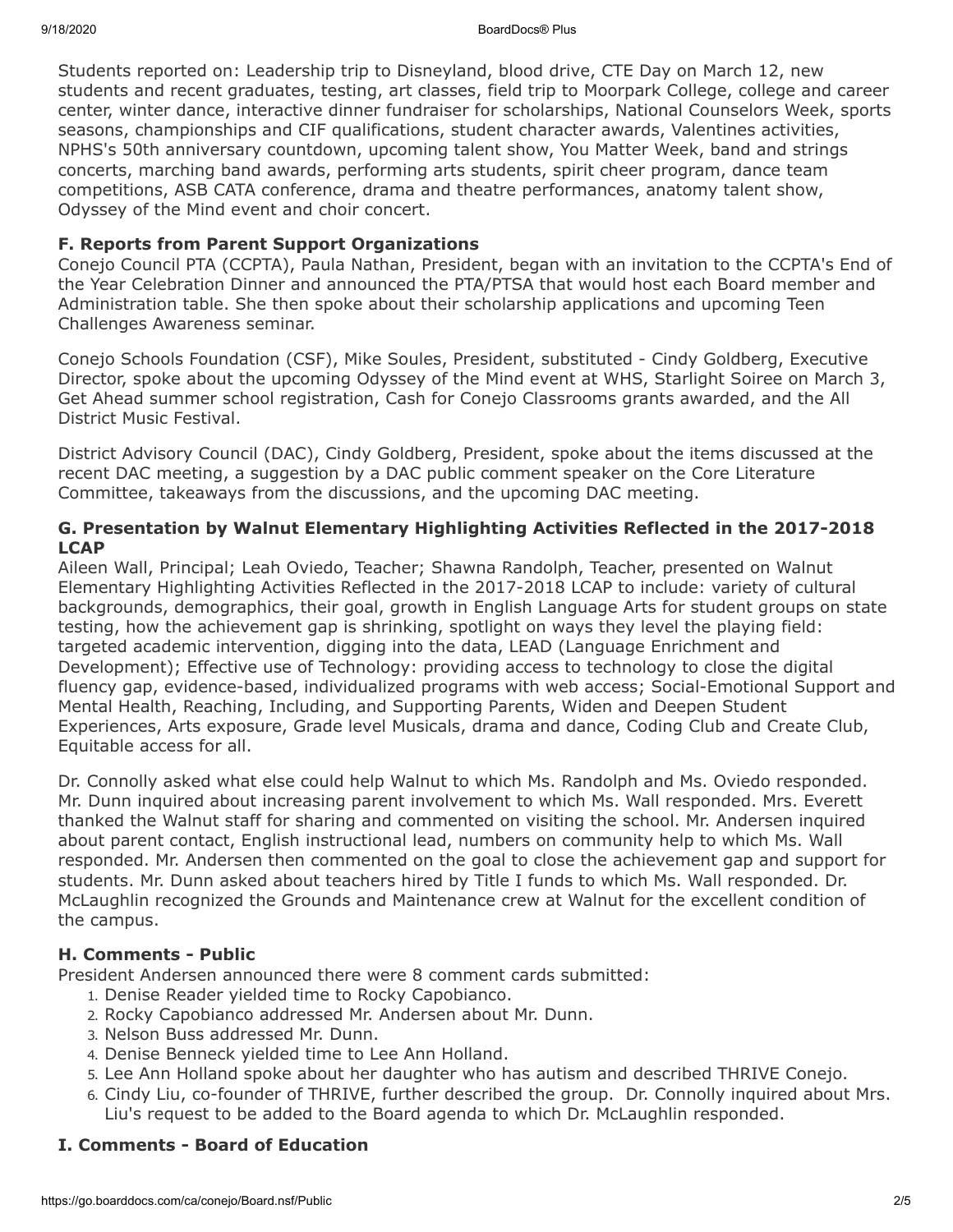Dr. Connolly spoke about participating in the Youth Commission Leadership Summit and students inquring about how to create a voice in the District, high GPAs and cheating. Mr. Dunn then congratulated all in being one of the top rated districts in California. Mr. Andersen congratulated and spoke about Jackie Meir, the Teacher of the Month recipient for February and described Ms. Meir's experience, work and leadership.

## **J. Comments - Superintendent**

Dr. McLaughlin spoke about receiving messages from parents and community members following the tragic events that took place in Florida last week. He went on to speak about the safety plans that are at each school and that Principals have started reaching out to parents addressing this. Dr. McLaughlin spoke about the needs of the students and information that will be continually worked on to bring ideas to forward. Mr. Dunn asked Dr. McLaughlin to describe the police presence at schools and equipment they have to which Dr. McLaughlin responded.

# **3. ACTION ITEMS – GENERAL – HUMAN RESOURCES**

### **A. Authorization to Open the 2017-2018 Proposal for Successor Collective Bargaining Negotiations Between the Conejo Valley Unified School District and the Conejo Valley Pupil Personnel Association (CVPPA)**

Mr. Dunn made the motion to approve, seconded by Dr. Connolly. President Andersen asked if there were any comments or questions, which there were none. Motion carried 4-0.

### **B. Authorization to Open the 2017-2018 Proposal for Successor Collective Bargaining Negotiations Between the Conejo Valley Unified School District and the California School Employees Association (CSEA-Chapter 620)**

Dr. Connolly made the motion to approve, seconded by Dunn. President Andersen asked if there were any comments or questions, which there were none. Motion carried 4-0.

# **4. ACTION ITEMS – GENERAL – INSTRUCTIONAL SERVICES**

## **A. Approval of 2017/2018 School Plans for Student Achievement**

Mr. Dunn made the motion to approve, seconded by Dr. Connolly. President Andersen asked if there were any comments or questions, which there were none. Motion carried 4-0. Dr. McLaughlin commented on the delay of these school plans coming forward for Board approval.

### **5. ACTION ITEMS – GENERAL – BUSINESS SERVICES**

No Items.

### **6. ACTION ITEMS – CONSENT**

- **A. Approval of Minutes**
- **B. Personnel Assignment Orders**
- **C. Parent Support/Booster Organization Reauthorization**
- **D. Overnight Trip Request Maple Elementary**
- **E. Overnight Trip Request NPH Band**
- **F. Overnight Trip Request NPH Choral**
- **G. Overnight Trip Request TOH Ethos Deca**
- **H. Approval of Contract Consultant**
- **I. Approval of Purchase Order Report (PO's exceeding \$5,000)**
- **J. Disposal of Surplus and Obsolete Equipment**
- **K. Approval of Warrants January 2018**
- **L. Approval of Transfer of Funds For January 2018**
- **M. Approval of Compromise and Release or Stipulated Award**
- **N. MEASURE I: Approval of Notice(s) of Completion**

**O. Change Order #1 - Kitchen Upgrades - Air Curtain Installation - Various Sites - Venco Electric, Inc.**

### **P. Change Order #1 - HVAC Replacement - Colina Middle School - Mesa Energy Systems, Inc.**

Dr. Connolly made the motion to approve the Consent Agenda, seconded by Mrs. Everett. Motion carried 4-0.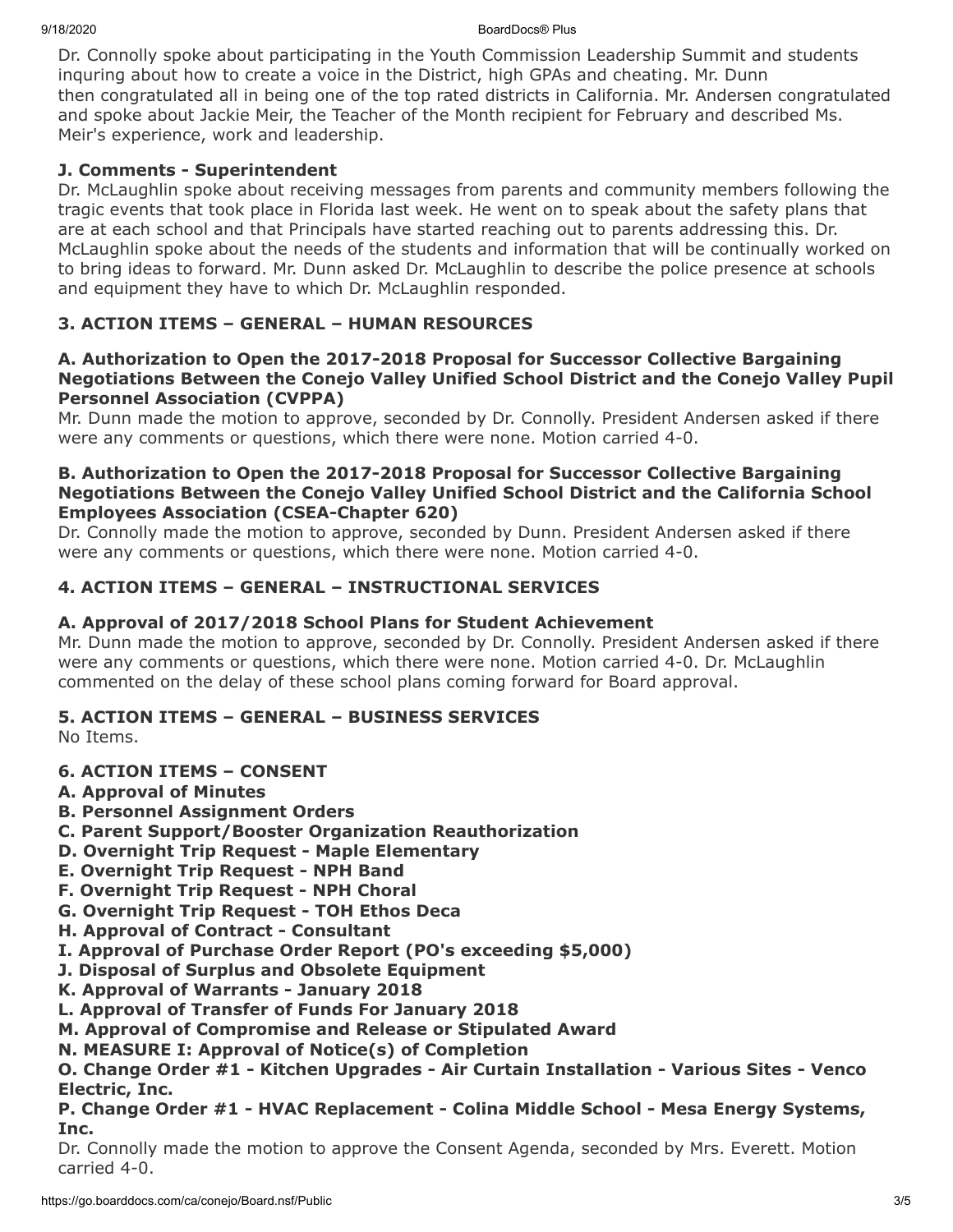### **7. INFORMATION/DISCUSSION ITEMS – GENERAL – HUMAN RESOURCES**

#### **A. Resolution #17/18-08: Ordering Seniority of Certificated Employees Who First Rendered Paid Service on the Same Day**

President Andersen asked if there were any comments from staff or board. Dr. McLaughlin explained the specifics in this resolution and the UACT process involved.

### **B. Resolution #17/18-09: Reduce or Discontinue Particular Kinds of Services at the Close of the Current School Year**

President Andersen asked if there were any comments from staff or board. Dr. McLaughlin explained this resolution, the differences in contracts and awareness of reduction of force, if necessary. Dr. Connolly inquired on when teachers are noticed to which Dr. McLaughlin responded.

### **8. INFORMATION/DISCUSSION ITEMS – GENERAL – INSTRUCTIONAL SERVICES A. LCAP Update - Luis Lichtl, Assistant Superintendent, Instructional Services**

Mr. Lichtl presented on the District's LCAP (Local Control Accountability Plan) and SPSAs (School Plans for Student Achievement) to include: State Priorities, 2018-2019 CVUSD LCAP Goals, SPSA Purpose and Process, Goal Alignments and Achieving Coherence in District Staff. Dr. Connolly inquired about the progress data and how it is incorporated into the plan to which Mr. Lichtl responded.

### **9. INFORMATION/DISCUSSION ITEMS – GENERAL – BUSINESS SERVICES**

### **A. Consideration of Preliminary Offer of Facilities: BRIDGES Charter School**

President Andersen asked if there were any comments from staff or board. Dr. Hayek commented on both of the preliminary offers of facilities being brought forward as informational items and the goal of being transparent. He explained the timeline, deadlines and process of how these offers get finalized. Mr. Andersen commented on Bridges' increased enrollment and that reviewing their programs may be useful to the District.

### **B. Consideration of Preliminary Offer of Facilities: MATES Charter School**

President Andersen asked if there were any comments from staff or board. Dr. Hayek explained MATES is a conversion charter school with total ADA and their looking for a 3-year agreement. Mrs. Everett inquired about ADA from outside the district to which Dr. Hayek responded.

### **10. INFORMATION/DISCUSSION ITEMS - GENERAL - BOARD OF EDUCATION**

### **A. Review of Board Bylaw 9000 - Role of the Board**

President Andersen asked if there were any comments from staff. Dr. McLaughlin explained the reasoning for bringing these bylaws forward is to update each per CBSA GAMUT's released updates. He then went on to explain the process of viewing all bylaws and approving the ones with updates. Mr. Andersen also shared thoughts on the process. Dr. Connolly suggested reviewing all bylaws first and then adopting all as a set at the end of the review process.

### **B. Review of Board Bylaw 9010 - Public Statements**

President Andersen asked if there were any comments from staff. Dr. Connolly inquired about the dates located at the end of the bylaw, how the Board would decipher which bylaws have amendments and who is authorized to make amendments to which Dr. McLaughlin and Mr. Andersen responded. The Board agreed amendments should be made after the first review.

### **C. Review of Board Bylaw 9011 - Disclosure of Confidential/Privileged Information**

President Andersen asked if there were any comments from staff or board. Dr. McLaughlin commented that no changes were made to this bylaw. Mrs. Everett asked for an example on the confidentiality of closed session items to which Dr. McLaughlin responded.

### **D. Approval of Amendments to Board Bylaw 9100 - Organization**

President Andersen asked if there were any comments from staff or board. Dr. McLaughlin explained on the changes, updates and amendments made to this bylaw according to GAMUT. Mr. Andersen